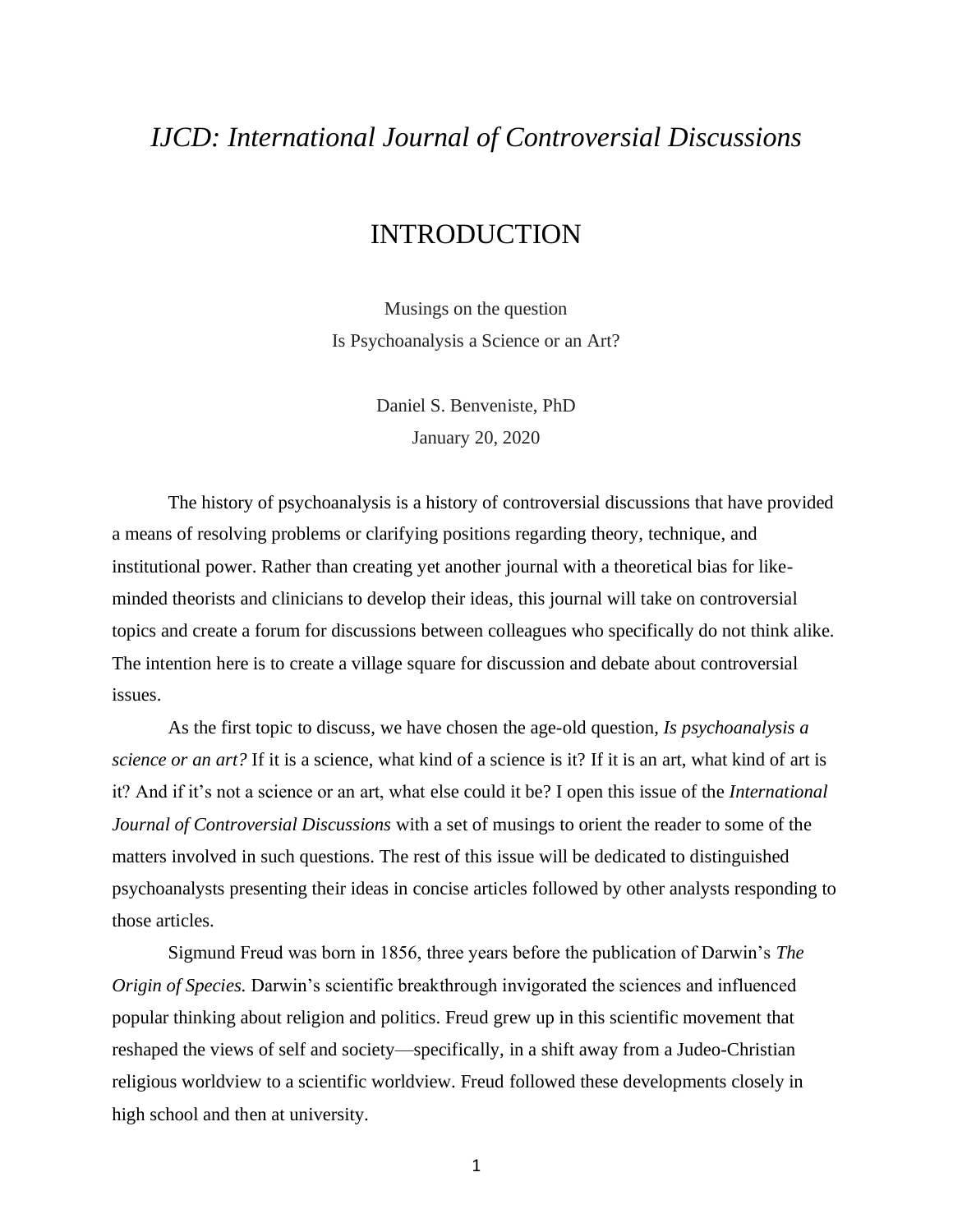From April through October 1895, Freud penned an essay titled *Project for a Scientific Psychology* that began with the words "The intention is to furnish a psychology that shall be a *natural science*." He went on: "that is, to represent psychical processes as quantitatively determinate states of specifiable material particles, thus making those processes perspicuous and free from contradiction" (Freud, 1895/1966, *SE* 1, p. 295). Freud, the neurologist who had stained and studied neurons and explored hysteria through hypnosis with Jean-Martin Charcot, was trying to make sense of it all with his exceptional powers of observation and his synthetic theory-making mind.

As James Strachey (1966) wrote in his introduction to the English translation of Freud's *Project*, "All emphasis in the picture here is upon the environment's impact upon the organism and the organism's reaction to it. . . . The 'instincts' are only shadowy entities, with scarcely even a name" (p. 291). The technique of psychoanalysis is for the most part absent, and free association, interpretation of unconscious material, and transference "are barely hinted at" (p. 291). Freud ultimately threw out this neurological framework, because, as Strachey wrote, "He found that his neuronal machinery had no means of accounting for what, in *The Ego and the Id*, he described as being 'in the last resort our one beacon-light in the darkness of depthpsychology'—namely, 'the property of being conscious or not'" (p. 293). Strachey ended his introduction by saying, "The Project must remain a torso, disavowed by its creator" (p. 293). While Freud dismissed this early work, and we can understand why, I see the *Project* as Freud's Golem, a "being," in a sense, who set the stage for all that was yet to come and was then dismissed.

By 1913 everything had changed. The foundation of psychoanalysis had been established, and then, following the completion of *Totem and Taboo*, Freud wrote a small essay titled *The Claims of Psycho-Analysis to Scientific Interest* (1913/1955a). He did not ask if psychoanalysis is a science but instead demonstrated some of the other fields, including scientific fields, that could be interested in psychoanalysis. In that essay he addressed the following topics:

The Philological Interest of Psycho-Analysis The Philosophical Interest of Psycho-Analysis The Biological Interest of Psycho-Analysis The Interest of Psycho-Analysis from a Developmental Point of View The Interest of Psycho-Analysis from the Point of View of the History of Civilization The Interest of Psycho-Analysis from the Point of View of the Science of Aesthetics The Sociological Interest of Psycho-Analysis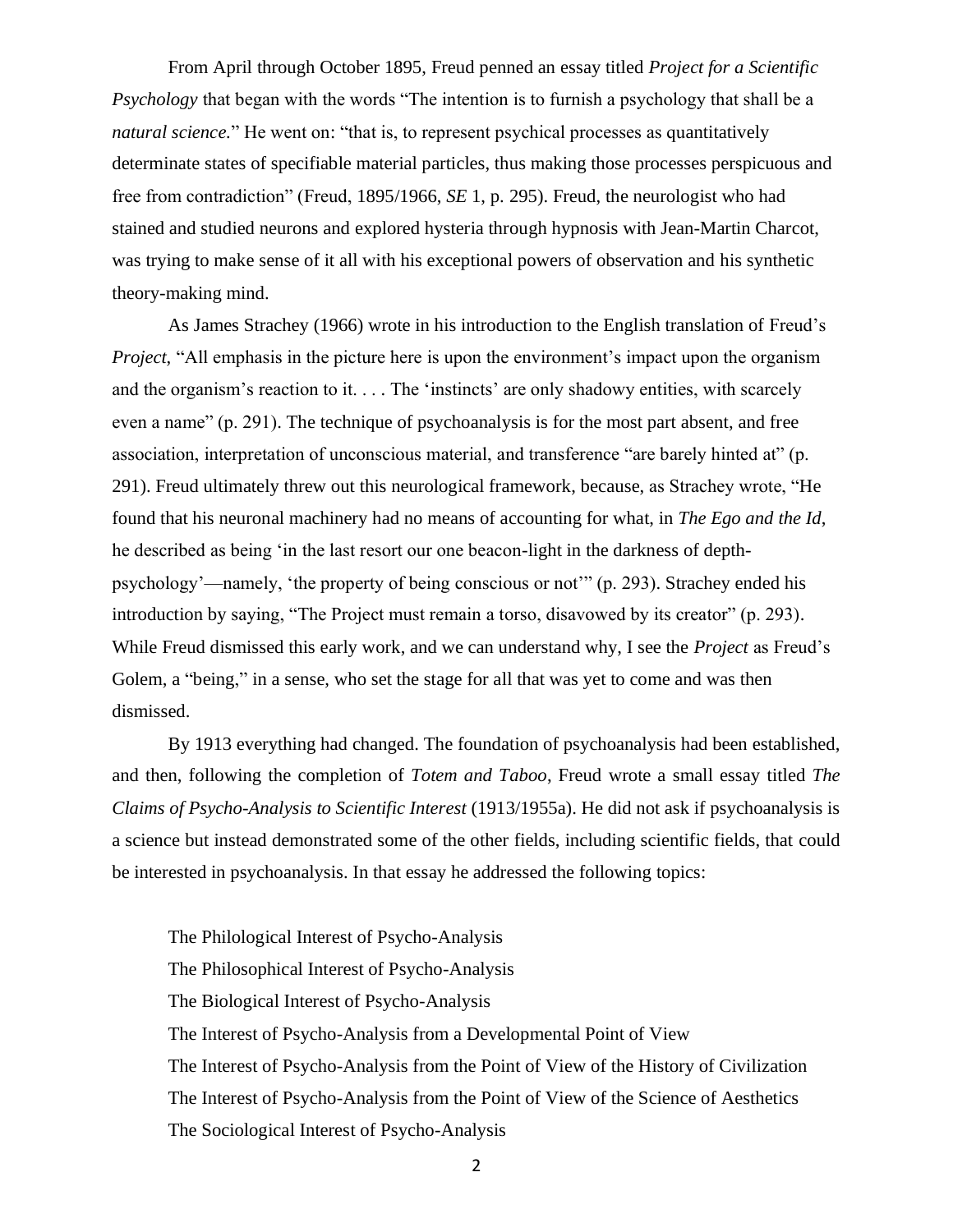## The Educational Interest of Psycho-Analysis

As psychoanalysis gained interested readers and critics, people wondered, Is this "science of the mind" real? Is it even a science? And in some ways, and perhaps more important, Who should be allowed to practice it? Neurologists? Psychiatrists? Medical doctors? Psychologists? Philosophers? Lawyers? Art historians? School teachers? Artists?

And then it happened: Theodor Reik, a psychoanalyst and close associate of Freud, was charged by Austrian authorities with "quackery"—the practice of medicine without a license. Theodor Reik was a lay analyst. He held a PhD in psychology, not a medical degree. While Sigmund Freud was himself a physician, many of his colleagues were not medically trained. They were never excluded by him and were, in fact, highly valued for the different perspectives they brought to psychoanalysis. Freud argued vigorously on their behalf and against the officials in Austria who challenged the legitimacy of lay analysis.

When Reik was charged with quackery, an official involved with the legal case called upon Freud to write an opinion on the subject. Freud wrote his opinion in *The Question of Lay Analysis* (1926/1959). Ultimately the charges against Reik were dropped, but Freud did not believe his little book had anything to do with the legal bases for dropping the case.

At that time there were many highly respected lay analysts in Europe, such as Hanns Sachs, Otto Rank, Theodor Reik, Ernst Kris, Melanie Klein, Oskar Pfister, August Aichhorn, Lou Andreas-Salomé, Beate Rank, Siegfried Bernfeld, Geza Róheim, Susan Issacs, Victor Tausk, Robert Waelder, Ella Freeman Sharpe, Marie Bonaparte, and Anna Freud. But lay analysis was still held suspect by the legal authorities in Austria. In the United States, it was still legal but very unacceptable to most medical analysts, who equated lay analysis with "wild analysis" and quackery.

Freud recognized psychoanalysis as a special kind of conversation that any properly trained analyst, whether medically trained or not, can establish with a patient. While acknowledging the contributions of medical analysts, he also wrote, "In his medical school a doctor receives a training which is more or less the opposite of what he would need as a preparation for psychoanalysis" (Freud, 1926/1959, *SE* 20, p. 228). Freud described a proper analytic training as including in-depth coursework in psychology, biology, the science of sex, medical disturbances belonging to the field of psychiatry, the history of civilization, mythology, the psychology of religion, and literature (p. 228).

Although there were a few European analysts opposed to lay analysis, most of them supported it. In the United States, however, the overwhelming majority were opposed. The US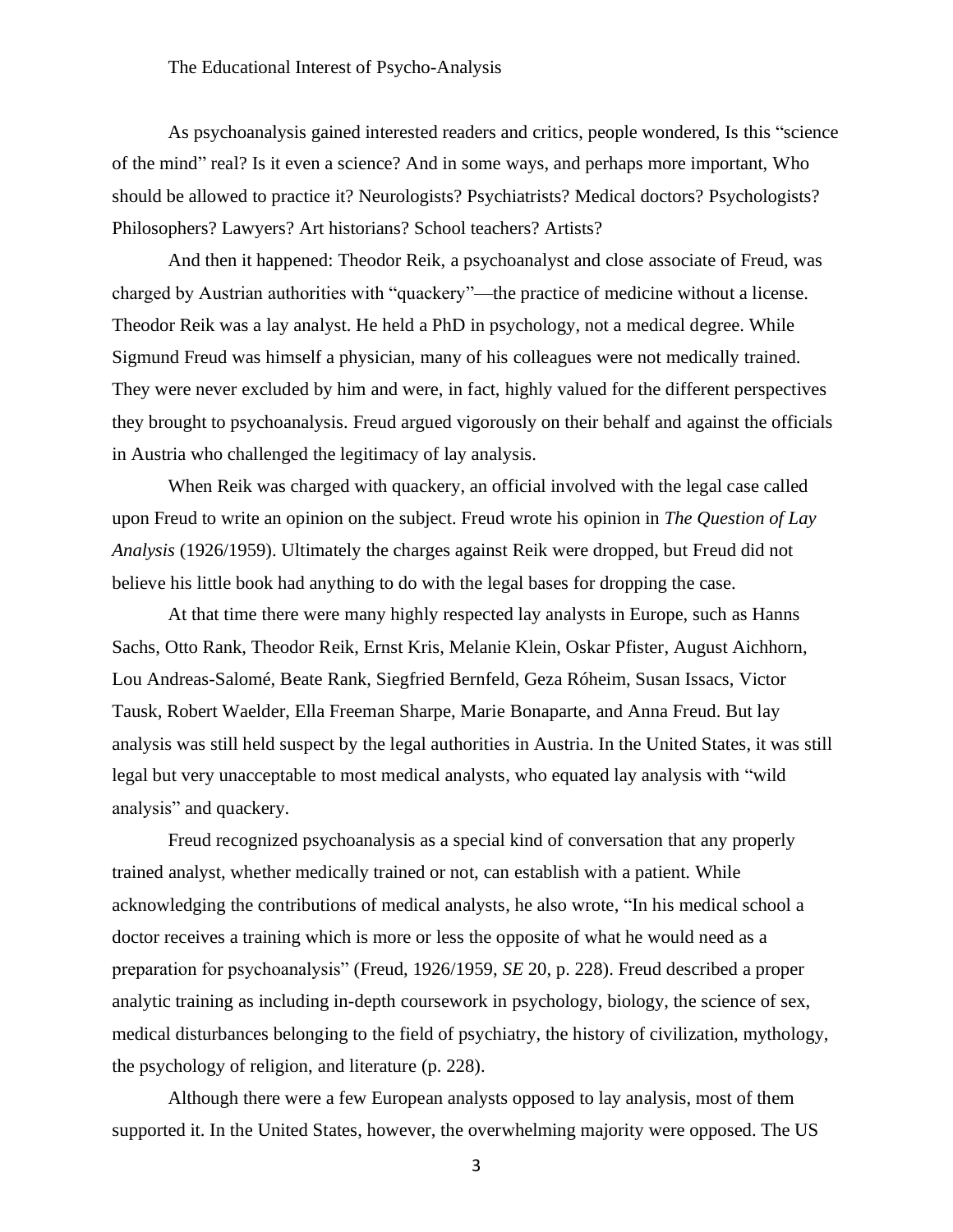colleagues cited the problems of wild analysts, quacks, and charlatans in their country and sought to restrict training and practice of psychoanalysis to medically trained analysts. In the *International Journal of Psychoanalysis*, Freud addressed their position by saying, "Our American colleagues' resolution against lay analysts was prompted essentially by practical motives; yet it seems to me unpractical, for it cannot alter any one of the factors which govern the situation. It is in some sort equivalent to an attempt at repression" (Freud, 1927, p. 398).

Thus, behind the question of *Is psychoanalysis a science or an art?* lurked the question, *Who is qualified, and permitted, to practice psychoanalysis?* But independent of the lay analysis question, medically trained psychoanalysts were concerned for their own reasons. They were marginalized by other medical specialties and felt called upon to defend their profession as medical and scientific. In the  $20<sup>th</sup>$  and  $21<sup>st</sup>$  centuries much of the modern world found, and continues to find, "science" as the most respectable context within which to frame any discipline as "real." But, of course, there is plenty in the world that is real and yet also not science.

Is dance a science? Are teaching or journalism sciences? How about history or literature or counseling? Speculation, intuition, and clinical judgment are essential in the work of the psychoanalyst, and they can certainly be employed in the scientific process, but are they sciences in and of themselves? Is it possible that parts of psychoanalysis are science or employ scientific methods and other parts are not?

In 1952, even before the English publication of the *Project*, the California Institute of Technology sponsored the Hixon Lectures on the *Scientific Status of Psychoanalysis* (Pumpian-Mindlin, 1952). with lectures by Ernest R. Hilgard, PhD; Lawrence S. Kubie, MD; and Eugene Pumpian-Mindlin, MD. Hilgard addressed "Experimental Approaches to Psychoanalysis," (p. 2- 45) including experimental tests of the validity of psychodynamics and aspects of psychoanalytic theory and techniques. Kubie discussed "Problems and Techniques of Validation in Psychoanalysis," (p. 46-124) starting with a broad review of psychoanalytic observations and a call for help from the exact sciences to make concepts more precise. He also proposed the establishment of a research institute in psychoanalytic psychology with an interdisciplinary team of researchers. Pumpian-Mindlin spoke on "The Position of Psychoanalysis in Relation to the Social and Biological Sciences" and brought into high relief how psychoanalysis straddles biological phenomena and our participation in society. He stated, "Psychoanalysis cannot give the final exact answers that science demands, at this time, but the great question is whether science can afford to exclude such important aspects of human activity as psychoanalysis attempts to investigate" (p. 125-158).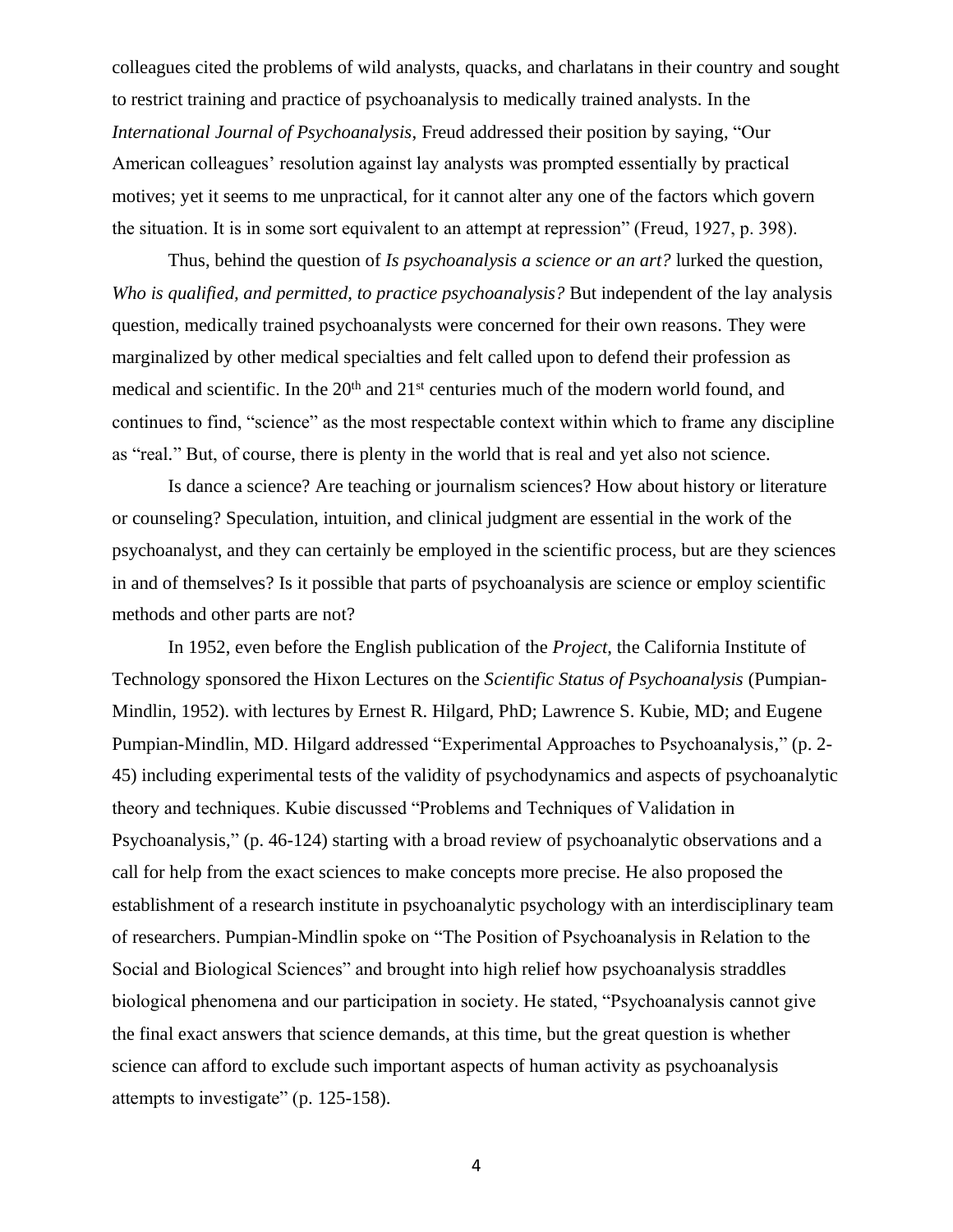While it might be debatable whether psychoanalysis is a science or not, what is not debatable is whether it is possible to conduct scientific research on psychoanalytic concepts. One need only think of the research on maternal deprivation or projective tests. Once a psychoanalytic concept is operationalized, it is possible to construct a scientific study to examine it. This is the way it is in other social sciences as well. But what about psychoanalysis as a treatment? Is that a science? There, too, researchers have conducted numerous outcome studies in psychoanalysis. One of the common forms of psychotherapy research employs the transcription of analytic sessions. But how does one recognize, in a typed transcript, those words that seemingly leap from the dialogue and become points of analytic orientation. How does one transcribe intuition, or empathy, or being emotionally present? Despite these problems, psychotherapy researchers have a reputation for creativity and compelling conclusions. (For a good overview of this literature, see *An Open Door Review of Outcome Studies in Psychoanalysis* [2002], edited by Peter Fonagy.) But the question remains, *Is the practice of psychoanalysis itself a science?*

Why do we care if psychoanalysis is a science? Do we diminish things that are not science and grant reality to that which is science? Are we chasing after the public's need to recognize psychoanalysis as real and distinguish it from palm reading? Is it a way to elevate the status of psychoanalysis above the offshoot psychologies of Adler, Jung, Reich, Perls, Berne, and others like them? And if so, what of Klein, Kohut, and the relationalists? Who is real? What is real? And how can psychoanalysis be real if it isn't science? If it is a science, what kind of a science is it? A hard science? A natural science? A social science? A historical science?

In the 1920s and early '30s there was an effort to anchor psychoanalytic theory in the physical sciences. This led Siegfried Bernfeld, with his background in botany and mathematics, to collaborate with Sergei Feitelberg in a series of physiological studies proposing to measure libido. In 1930 they published *Energie und Trieb* (Energy and Drive). Bernfeld's daughter, Ruth Goldberg, was a subject in her father's libidometry experiments and recalled, "I would sit still and they would have some apparatus to touch the skin to see when I started feeling it . . . to measure the energy, I suppose, that was needed till the subject would feel it . . . one of those sensory experiments where some needle came toward the skin and you said when you could feel it" (Goldberg interview, Los Angeles, August 10, 1991). But Bernfeld was not alone in the concrete interpretation of libido as a form of energy. It was seen as a form of real energy by many psychoanalysts and, of course, Wilhelm Reich had his own version, which he called "orgone energy."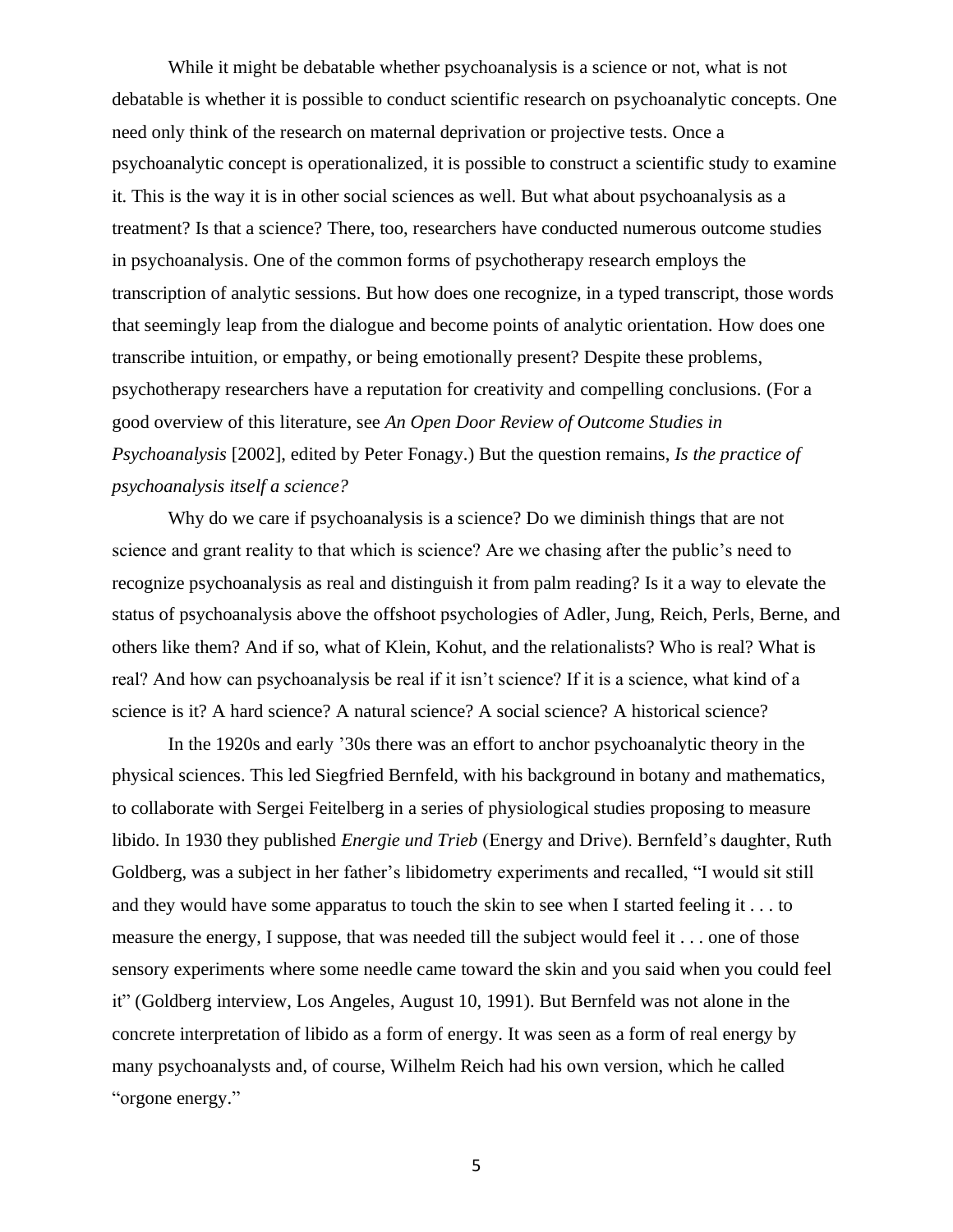George Gero, MD (1901–1993), the Hungarian analyst, said that when Bernfeld told Freud about his project to measure libido, Freud was unimpressed and said, "Well, my friend Bernfeld, I believe I will die with unmeasured libido" (Gero phone interview, April 28, 1992). My understanding is that this effort to measure libido ultimately led Bernfeld and Feitelberg to a dead end, after which, I presume, the concept of libido was allowed to return to its place as what I would call an "energic metaphor" for the location, direction, and intensity of desire. Ruth Goldberg recalled, "He didn't pursue it, because it was fruitless. It was just not an approach that gave results." That said, Nathan Adler, a close student of Bernfeld's in San Francisco, laughed at himself when he recalled his own efforts, no doubt under Bernfeld's influence, to measure libido by measuring the strength of the urinary stream (Adler interview, San Francisco, c. November 15, 1990). Ultimately, Bernfeld would say psychoanalysis is a *Spurenwissenschaft*, a science of traces, referring to the facts of observation in psychoanalysis—that is, the traces of the resistance and transference (Etchegoyen, 1995, pp. 10–12).

Many analysts will be quick to point out the "empirical" nature of their clinical work but may hold back from calling psychoanalysis a science. Psychoanalysis is certainly not a "hard science." It is often difficult to get two observers in the same room to agree on the diagnosis of a given patient. What can we expect of their ability to identify the presence or lack of a positive outcome, and how might they recognize the components responsible for therapeutic change? And even if the observers were all properly trained and a respectable scientific study were conducted, what would analysts of another theoretical orientation have to say about their observations and conclusions? We like data to be quantifiable so that we can analyze it, but qualitative research might be more suitable for psychoanalytic research—if the observers can at least agree on what they saw and what they made of what they saw. Questions of repeatability and predictability become difficult if not impossible from one therapeutic pair to the next, but perhaps the attempt itself is worth the effort and may lead to new knowledge.

Eric R. Kandel (1999), Nobel laureate in Physiology or Medicine in 2000, addressed what he felt was the importance of psychoanalysis embedding itself in the sciences of human cognition: "A closer relationship between psychoanalysis and cognitive neuroscience would accomplish two goals for psychoanalysis, one conceptual and the other experimental. From a conceptual point of view, cognitive neuroscience could provide a new foundation for the future growth of psychoanalysis, a foundation that is perhaps more satisfactory than metapsychology. . . . From an experimental point of view, biological insights could serve as a stimulus for research, for testing specific ideas about how the mind works (pp. 505–506)." "To return to its former vigor and contribute importantly to our future understanding of mind, psychoanalysis needs to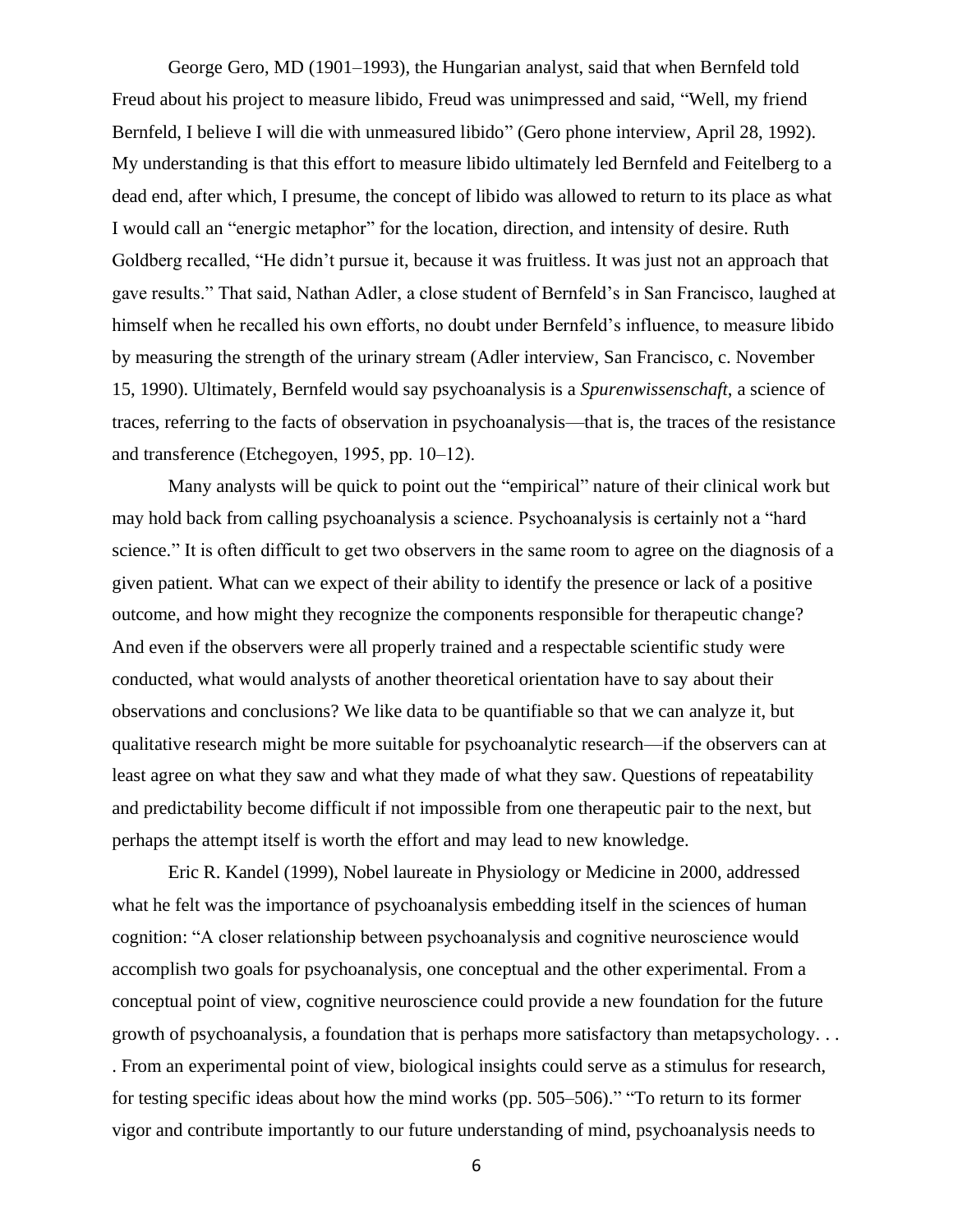examine and restructure the intellectual context in which its scholarly work is done and to develop a more critical way of training the psychoanalysts of the future (p. 522)."

But what is the nature of the metapsychology of psychoanalysis? Is the id a thing to be measured? If we operationalize ego functions, can they be usefully measured? Is the unconscious Freudian? Jungian? Embedded in the group? Or just everything beyond the horizon of awareness? Can we measure object relations? Freud spoke of the "I," the "over I," and the "it." It was Strachey who scientificized "I" into "ego," "over I" into "superego," "it" into "id," and, perhaps most fatally, "soul" into "mind." My old mentor Nathan Adler used to say, "There is no ego, only egoing. There is no mind, only minding." But if the ego is not a thing, perhaps it is a way of speaking about something that is difficult to speak of. Perhaps it is an analogy. In *The Question of Lay Analysis*, Freud (1926/1959) confessed, "In psychology we can only describe things by the help of analogies. There is nothing peculiar in this; it is the case elsewhere as well. But we have constantly to keep changing these analogies, for none of them lasts us long enough" (*SE* 20, p. 18). But how do we conduct scientific research on analogies?

Observations of unconscious motivation are fascinating. They are clearly based on empirical data but require analogical thinking and speculation as well. In this regard, they are similar to Freud's psycho-anthropological work *Totem and Taboo* (1913/1955b). Most sciences heavily rely on logical thinking, and psychoanalysis does as well, but the distinctive mode of thought in psychoanalysis is the analogical thinking—the thinking in analogy, in metaphor, in symbolism.

One of the cornerstones of psychoanalysis is the theory of infantile sexuality, but it has been said that Freud didn't discover anything in this regard that every nanny in a nursery doesn't already know. But seeing the analogues of adult sexuality in the behavior of children and the analogues of infantile sexuality in the behavior of adults is still upsetting, if not subversive, for many.

Paracelsus (1493/94–1541) wrote, "Medicine is not only a science; it is also an art. It does not consist of compounding pills and plasters; it deals with the very processes of life, which must be understood before they may be guided"

(https://www.brainyquote.com/quotes/paracelsus\_170321). Writing 500 years ago, Paracelsus seems to suggest that the processes of life are best apprehended by way of art. Is that still the case? Perhaps psychoanalysis is part science and part art. But what kind of art is this?

Is psychoanalysis a hermeneutic art? A literary endeavor? A mode of applied philosophy? A way of looking at the configurations of human behavior? Is psychoanalysis the co-construction of narrative? What might we say about the music of the session or the theater of dream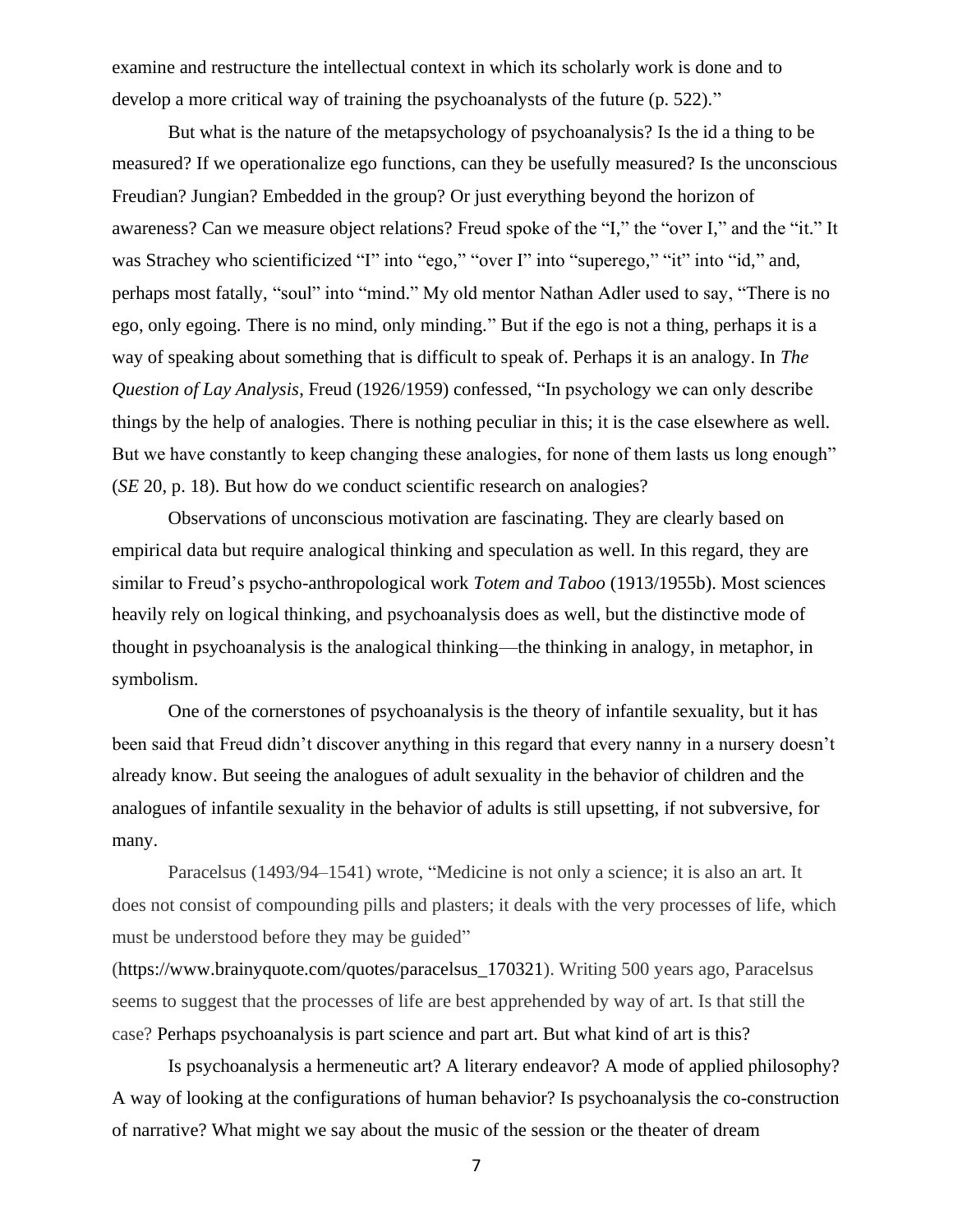interpretation? How much of clinical work can be described as an aesthetic treatment of erotic and aggressive engagement through the transference and countertransference? How much of the existential engagement of two subjects is science and how much is dance? And how much of the ancient ritual and shamanic healing traditions remain a vital part of modern psychoanalysis?

Freud, citing Leonardo da Vinci, reflected on the art of painting as *per via di porre*, the art of putting paint onto the canvas, and the art of sculpture as *per via di levare*, the art of removing parts of the matrix to reveal the figure within. He described psychoanalysis as *per via di levare*, because the analyst carefully removes the obstacles to disclosure (interprets the resistance and the transference) thereby making the unconscious conscious (Freud, 1905/1953, *SE* 7, p. 260).

Peter Gay wrote, "One of the Nobel prize winners who refused to support Freud's candidacy was Albert Einstein, who wrote to [Heinrich] Meng on February 15, 1928, that he could not offer any dependable opinion on the truth of Freud's teaching, 'much less offer a verdict that should be authoritative for others.' Moreover, Einstein cautions, it seemed doubtful to him that a psychologist like Freud should really be eligible for the Nobel prize in medicine, 'which is I suppose, the only one that could be considered'" (Gay, 1988, 456n). And Richard Feynman (1963–1965) wrote, "Psychoanalysis is not a science: it is at best a medical process, and perhaps even more like witch-doctoring."

Much of the concern about whether psychoanalysis is a science or an art pertains to its respectability, perceived reality, professional status, and, of course, the question of who is qualified to practice it. While both Einstein and Feynman expressed serious doubts about the scientific status of psychoanalysis, the theoretical physicist J. Robert Oppenheimer consulted several psychoanalysts for personal concerns in London and Paris in the 1920s and participated in Siegfried Bernfeld's psychoanalytic study group in the late 1930s in San Francisco (Benveniste, 2006). While I have found no reference to Oppenheimer regarding psychoanalysis as either a science or an art, he clearly had a more positive view of the value of psychoanalysis, whether it was a science or not.

In the collection of articles to follow, we will hear from a number of distinguished psychoanalysts who have strong arguments for their differing positions. Following each article, another distinguished author, or authors, will offer discussion allowing us all to witness and share in the debate. The editors of *IJCD* hope that in bringing these authors and their articles and discussions together, we will stimulate further thought and productive debate on this important and controversial discussion in psychoanalysis.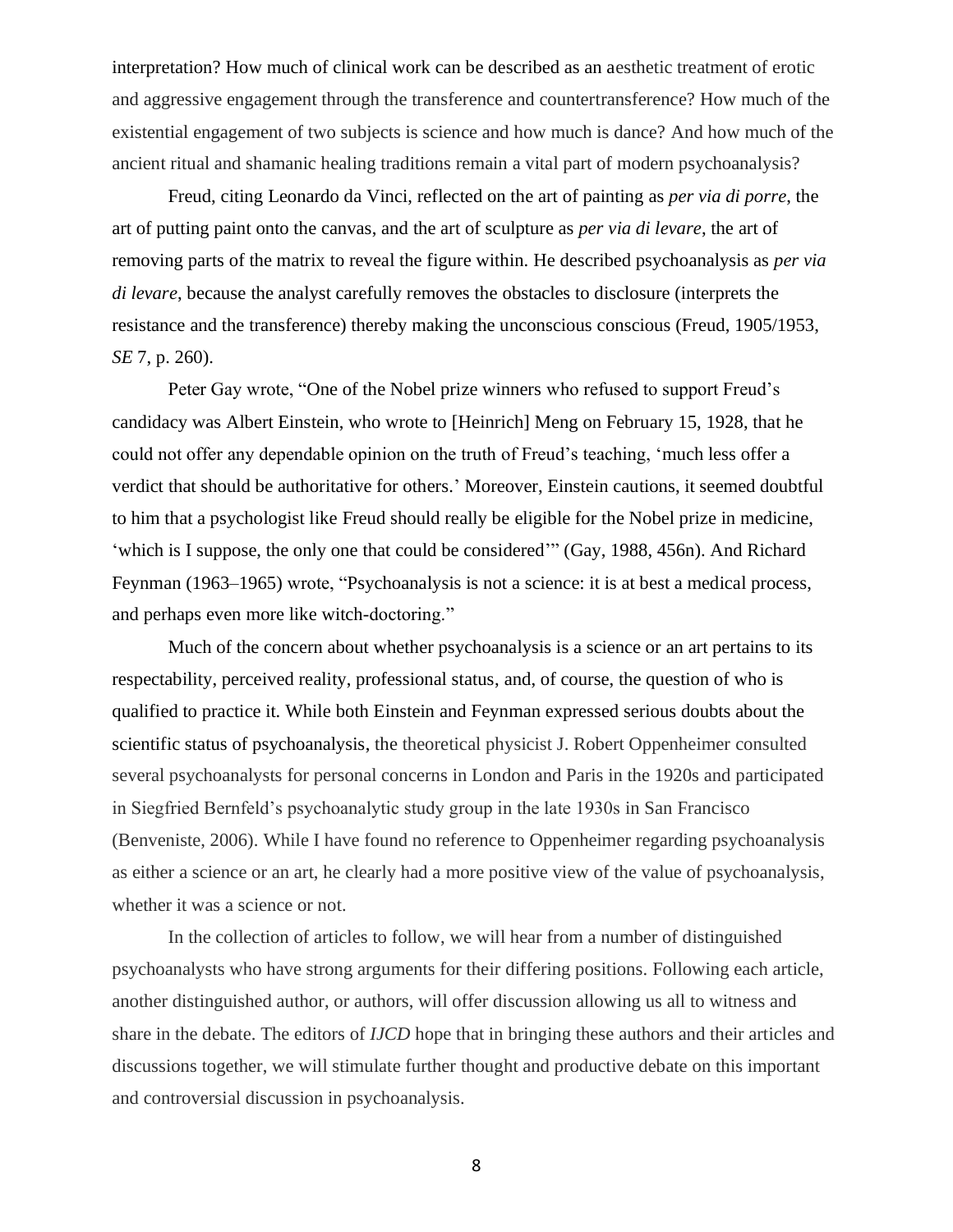## **References**

- Benveniste, D. S. (2006). The early history of psychoanalysis in San Francisco. *Psychoanalysis and History, 8*(2), 195-233.
- Bernfeld, S., & Feitelberg, S. (1930). *Energie und trieb: Psychoanalitische studien zur psychophysiologie*. Liepzig, Wein, Zurich: Internationaler Psychoanalitischer Verlag.
- Darwin, C. (1968). *The origin of species by means of natural selection; or, the preservation of favored races in the struggle for life.* J. W. Burrow (Ed.). Middlesex, Eng.: Penguin. (Original work published 1859)
- Etchegoyen, R. H. (1995). The science of the traces, the traces of a master. *International Psychoanalysis: The Newsletter of the International Psychoanalytical Association, 4*(1).
- Feynman, R. (1963–1965). *The Feynman Lectures and Physics, Vol. 1.* Pasadena: California Institute of Technology.
- Fonagy, P. (2002). *An Open Door Review of Outcome Studies in Psychoanalysis*. London: International Psychoanalytical Association.
- Freud, S. (1895/1966). Project for a scientific psychology. In J. Strachey (Ed. & Trans.), *The standard edition of the complete psychological works of Sigmund Freud: Vol. 1. Prepsychoanalytic publications and unpublished drafts* (pp. 295–397)*.* London: Hogarth Press.
- Freud, S. (1905/1953). On psychotherapy. In J. Strachey (Ed. & Trans.), *The standard edition of the complete psychological works of Sigmund Freud: Vol. 7. A case of hysteria, three essays on sexuality and other works* (pp. 257–268). London: Hogarth Press
- Freud, S. (1913/1955a). The claims of psycho-analysis to scientific interest. In J. Strachey (Ed. & Trans.), *The standard edition of the complete psychological works of Sigmund Freud: Vol. 13. Totem and taboo and other works (1913–1914)* (pp. 1–161). London: Hogarth Press.